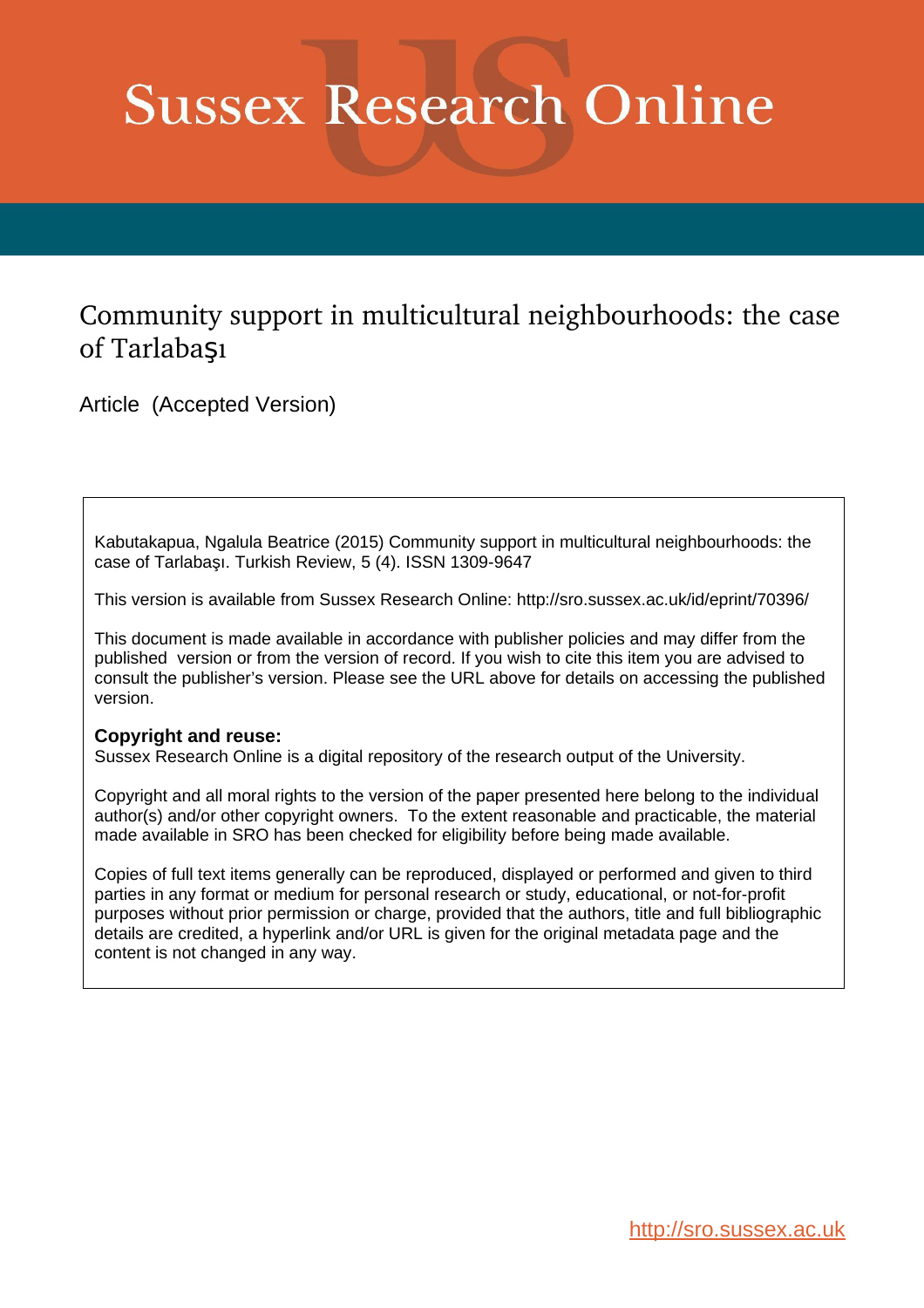### **INTRO**

Urbanization and multicultural neighborhoods are increasingly under the spotlight. As highly diverse areas, multicultural neighborhoods have to accommodate different cultures, sometimes coming together randomly and consisting almost exclusively of lower-income families and those with a need for cheaper accommodation. This paper investigates the intersection between the urban development of multicultural neighborhoods and the social interactions of migrants residing in them

#### **Community support in multicultural neighborhoods: the case of Tarlabaşı**

## *NGALULA BEATRICE KABUTAKAPUA, journalist and filmmaker*

A multicultural neighborhood is defined as an area(s) in an urban space or city where the majority of residents are from countries other than the one in which they reside.<sup>1</sup> Multicultural neighborhoods are partly the results of international migration, but are also of internal migration and refugee flows. Oftentimes, they are cheaper areas of cities with lower accommodation prices and in some cases suffer from media misrepresentation and undervaluation, compared to the rest of the city.

It is a common belief that multicultural neighborhoods are the results of recent migration flows, but their history dates back at least to Roman times. When Rome was a small city, Ancus Marcius, the legendary fourth king of Rome, encouraged the settlement of residents from conquered areas to boost the population. These people were placed on one of the seven hills of the city, the Aventine, immediately outside the walls of the inner city. These populations were not necessarily from areas outside Europe but were often residents of the wider region that now hosts the city of Rome, Lazio. Despite the proximity, the cultures, religions and beliefs of the new Roman residents were different from those of the previous citizens of the capital and this led to the construction of many edifices that did not represent local religions, making the Aventine one of the world's first multicultural neighborhoods. 2

People living in the Aventine area were largely ignored by the inner city of Rome and often lived in poverty, with very few services dedicated to them. The only reason they had been invited to the city was to increase the number of residents of the city of Rome, and so they were ignored in urban planning and suffered from prejudicial attitudes.

**\*\*\***

#### **PULLOUT**

#### **Many present-day multicultural neighborhoods are afflicted by and associated with poverty, inequality and high crime rates**

**\*\*\***

Disappointingly, many present-day multicultural neighborhoods are afflicted by and associated with poverty, inequality and high crime rates. However, field research conducted between 2010 and 2014 in Europe and the US revealed that in some instances, multicultural neighborhoods have further common characteristics. In Europe, the areas investigated were Butetown in Cardiff (UK), Grønland in Oslo (Norway), San Salvario in Turin (Italy) and Tarlabaşı in İstanbul. All of these multicultural neighborhoods are inhabited by ethnic minorities and foreigners with lower incomes; all of them are positioned very close to the central and tourist friendly spots of the city; and all cases have a constantly negative representation in the media and suffer from urban isolation. These neighborhoods cannot be considered ghettos because no government or social institution has forced the residents to live in a specific place; rather, the urban planning of each city has unintentionally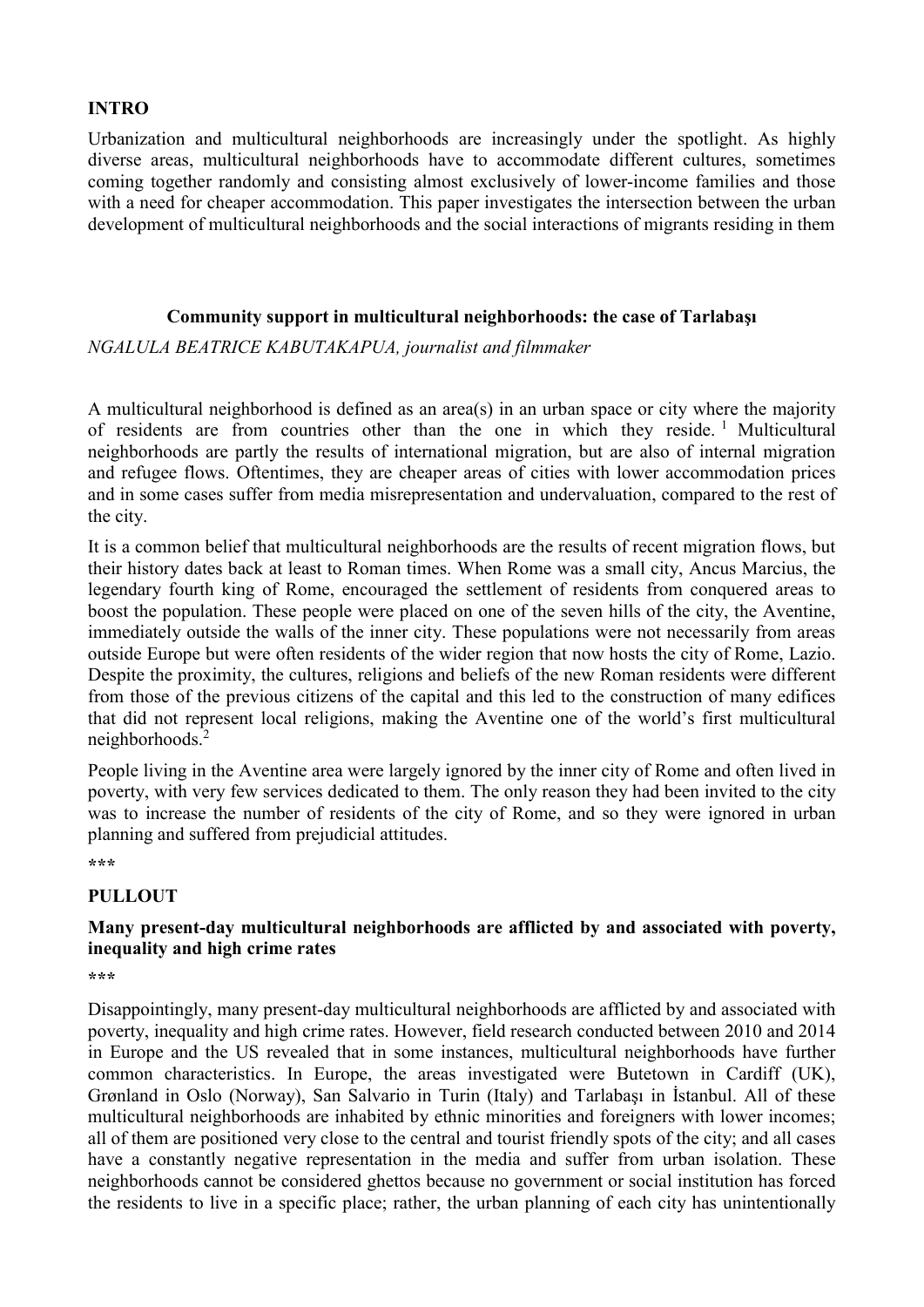forced people from different countries to live in the same area. Accordingly, these neighborhoods are sometimes referred to as "ethnic enclaves," considered an upgraded and positive version of the "ghetto." Such areas are often thought to be as dangerous and home to criminal activity, and the active communities inside them are regularly left out of the administrative conversation.

**\*\*\***

#### **PULLOUT**

### **Signs of the impact of urban development imposed without consulting the affected community can be found in the neighborhoods of Tarlabaşı in İstanbul**

**\*\*\***

Examples of how this has negatively affected communities can be found both in Europe and the US (where a distinction is made between "ghettos," "ethnic enclaves" and "segregated communities"). Signs of the impact of urban development imposed without consulting the affected community can be found in the neighborhoods of Tarlabaşı in İstanbul, Butetown in Cardiff and Harlem in New York. These three neighborhoods, situated in very different areas of the world, have different characteristics and are affected by different economies and policies, yet at the same time experience remarkably similar circumstances.

Butetown has historically been the multicultural area of Cardiff, the capital of Wales. Since 1800, sailors arriving at Cardiff harbor would stop in Butetown, often for a brief period, but sometimes for life. The area was one of the poorest of the city not only in terms of income and rent but also for services. It was the Marquess of Bute who first redeveloped the neighborhood and transformed it into a more functional space, leading to a reduced crime rate. Currently, the neighborhood is inhabited by first- and second-generation migrants from all over the world, such as Palestine, China, Somalia, Sudan and the West Indies. Although centuries have passed since it developed a reputation for crime, Butetown is still considered a dangerous place by residents of other areas of Cardiff.<sup>3</sup> However, Butetown has a vibrant community that organizes festivals, carnivals and theatrical, which favor inclusion.

Harlem in New York is historically an African-American area that has suffered in terms of rising rent prices, seemingly since former US President Bill Clinton decided open the official office of his Clinton Foundation in Harlem in 2001 -- in only two years, the price of rents near the office doubled and many wealthier people moved into the area, attracted by government incentives and the central location of the neighborhood. Many previous residents were subsequently forced to move to the Bronx. 4

Tarlabaşı, a multicultural neighborhood of İstanbul, is just 300 meters from İstiklal Street, the main touristic street in İstanbul. It is now often described as a *varoş* or "slum," and has a reputation as an area with a high crime rate. The history of Tarlabaşı dates back to 1535, when non-Muslim diplomats settled in the area. Since then, the neighborhood was traditionally the home of non-Muslim residents, especially Greeks and Armenians. They were often craftsmen who served the wealthy diplomats in İstiklal Street, which was called Cadde-i Kebir during the Ottoman period. Following the imposition of a heavy wealth tax on non-Muslims in 1942, many craftsman who lived in Tarlabaşı were forced to go to jail or lost their income. It was not until the 1950s and 1960s that the area became populated with poorer Turks and Kurdish and Roma migrant workers, and eventually with migrants from foreign countries. In Tarlabaşı, new migrants have often been minor shopkeepers.

**\*\*\***

#### **PULLOUT**

#### **Tarlabaşı is currently the run-down home of West African migrants, Kurds, Syrians and Turks. In**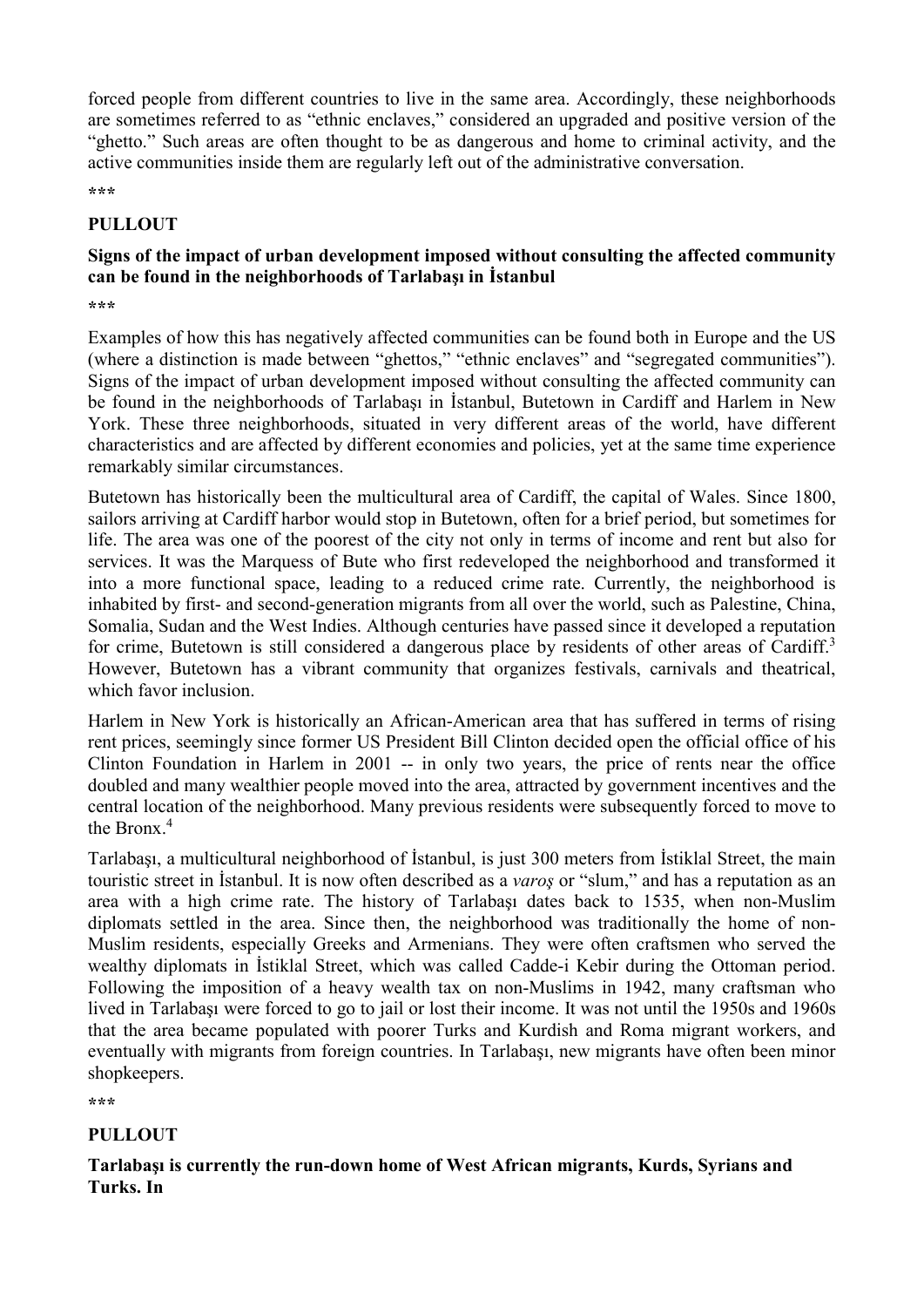Tarlabaşı is currently the run-down home of West African migrants, Kurds, Syrians and Turks. In the last 30 years it has been redeveloped more than once. The latest redevelopment plan was announced in 2006 and advertised again during the 2014 local elections. Some of the residents of Tarlabaşı have protested recently against the government's plan to redevelop the neighborhood. One of the associations opposed to the redevelopment plan is the Property Owners and Social Development and Tenant Aid Association of Tarlabaşı, which received a letter from the United Nations Educational, Scientific and Cultural Organization (UNESCO) in 2010 sharing their concern about the renewal project for Tarlabaşı:

*For your information, the Tarlabasi district is not located within the World heritage property of 'Historical Area of Istanbul'. However, we are well aware of Law 5366 for the Preservation by Renovation and Utilization by Revitalization of Deteriorated Immovable Historical and Cultural Properties", which has been of concern for the World Heritage Committee and therefore discussed at its 32nd, 33rd, and 34th sessions, as well as by the recent reactive monitoring missions to Istanbul, requested by this Committee. We therefore share your concern on the possible adverse impacts of this law on the conversation of historic heritage. Therefore, we are transferring your letter to the relevant national authorities, in particular to the Permanent Delegation of Turkey of UNESCO, for their consideration as well as to the Advisory Body of the World Heritage Committee, ICOMOS International, for information*. 5

The current redevelopment plan includes the relocation of the residents of Tarlabaşı to other areas of this city. Residents have complained that this would result in the disintegration of the community and enable a process of gentrification, similar to that which affected Harlem.

Urban redevelopment is often the "solution" implemented to upgrade multicultural, low-income neighborhoods. However, it is often conducted without negotiations with local communities or their representatives. Turkish architect Boğaçhan Dündaralp has said that people working on the redevelopment plans for Tarlabaşı are "respectful and sensible" and that the argument that the plans are destroying a community have no grounds, since the community is not originally from Tarlabaşı to begin with and so no historical bonds are being destroyed.

Despite not being originally from the area, the current residents of the neighborhood have created a community, contacts, friends and associations, in addition to businesses. Under the redevelopment plan, this way of life will be taken to another site of the city likely to be as dilapidated as the previous one, so for the residents, it does not represent an improvement.

Urban redevelopment has a high impact on neighborhoods, their histories and their residents, whether acknowledged or not. In terms of the financial effect, it becomes more lucrative for such central neighborhoods to become home to expensive businesses and homes that charge much higher rents. When done without the collaboration of the residents, such plans are damaging for the community and its relationship with the government.

Different approaches to multicultural neighborhoods are possible. The pivotal points for a successful improvement of a neighborhood can be summed up as involving communication with the community, the preservation of the history of the area, social inclusion and a better media discourse. Below are some examples and recommendations that could apply to Tarlabaşı as well as other similarly affected neighborhoods.

A Finnish NGO started a project called Qutomo in 2012. Qutomo is an organization made up of cooperation forums that have participated with local administrations, forming a community of diverse neighborhoods. It seeks to prevent decisions affecting a neighborhood that do not include the community. A member of each community participates in each meeting and brings up the issues and ideas of his or her group.